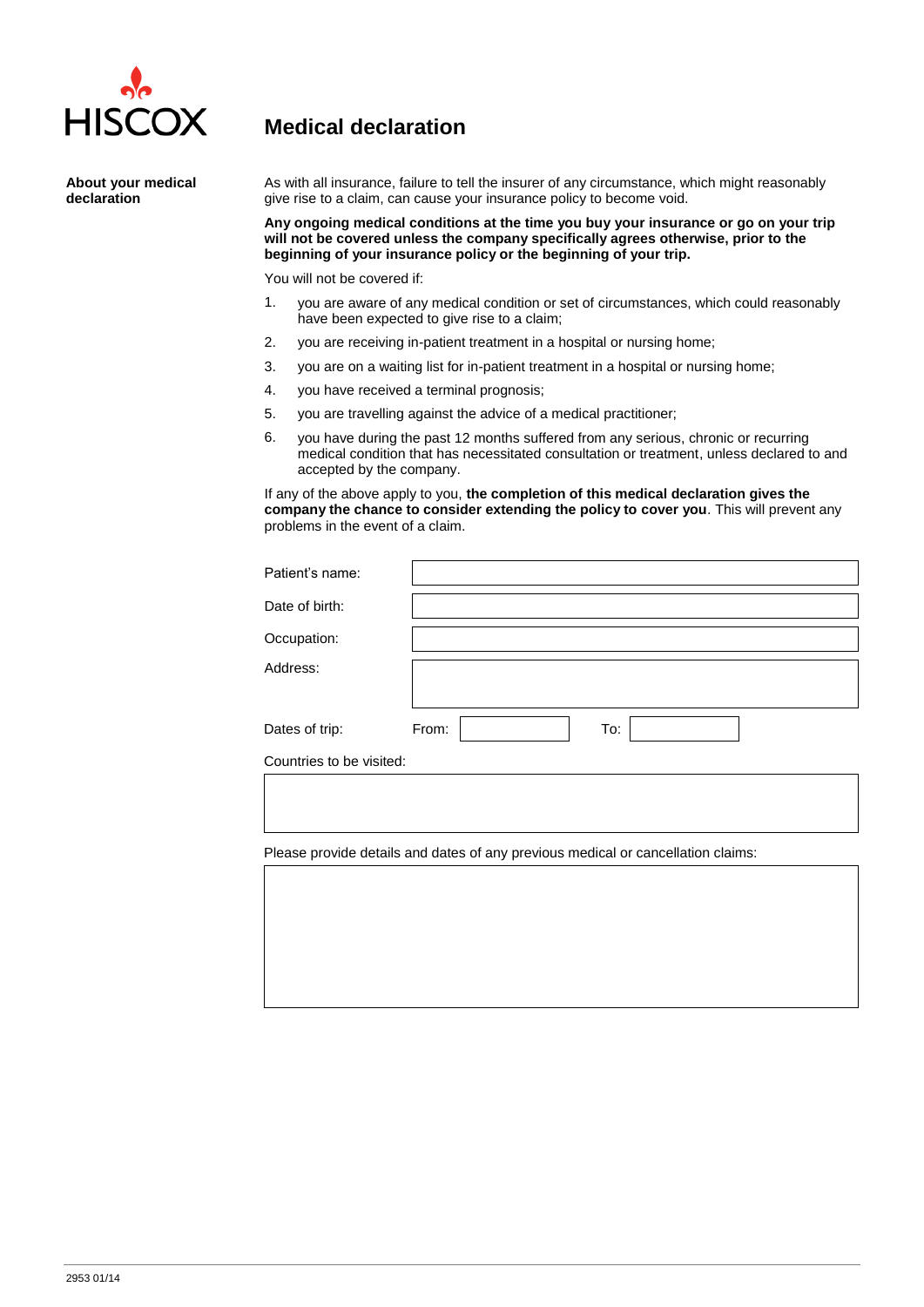

| Are you this patient's usual doctor?                                                                    | Yes<br>No              |
|---------------------------------------------------------------------------------------------------------|------------------------|
| How long have you been the patient's doctor?                                                            |                        |
| Full details of condition(s) suffered by your patient:                                                  |                        |
|                                                                                                         |                        |
|                                                                                                         |                        |
|                                                                                                         |                        |
| Has the patient suffered from this condition before?                                                    | Yes  <br>No            |
| When was the condition first diagnosed?                                                                 |                        |
|                                                                                                         |                        |
| What stage is the condition at now?                                                                     |                        |
|                                                                                                         |                        |
|                                                                                                         |                        |
|                                                                                                         |                        |
|                                                                                                         |                        |
| Is any ongoing treatment or medication necessary or envisaged?                                          | No <sub>1</sub><br>Yes |
| If Yes, please give full details below, along with daily doses prescribed: (please use capital letters) |                        |
|                                                                                                         |                        |
|                                                                                                         |                        |
|                                                                                                         |                        |
|                                                                                                         |                        |
| Is the patient pregnant?                                                                                | Yes<br>No <sub>1</sub> |
| Expected delivery date:                                                                                 |                        |
| Please give details of any complications, either ongoing or foreseen:                                   |                        |
|                                                                                                         |                        |
|                                                                                                         |                        |
|                                                                                                         |                        |
| Recent blood pressure reading:                                                                          |                        |
| Date reading was taken:                                                                                 |                        |
| Prior to this visit, when did the patient last consult you?                                             |                        |
| For what reason were you consulted?                                                                     |                        |